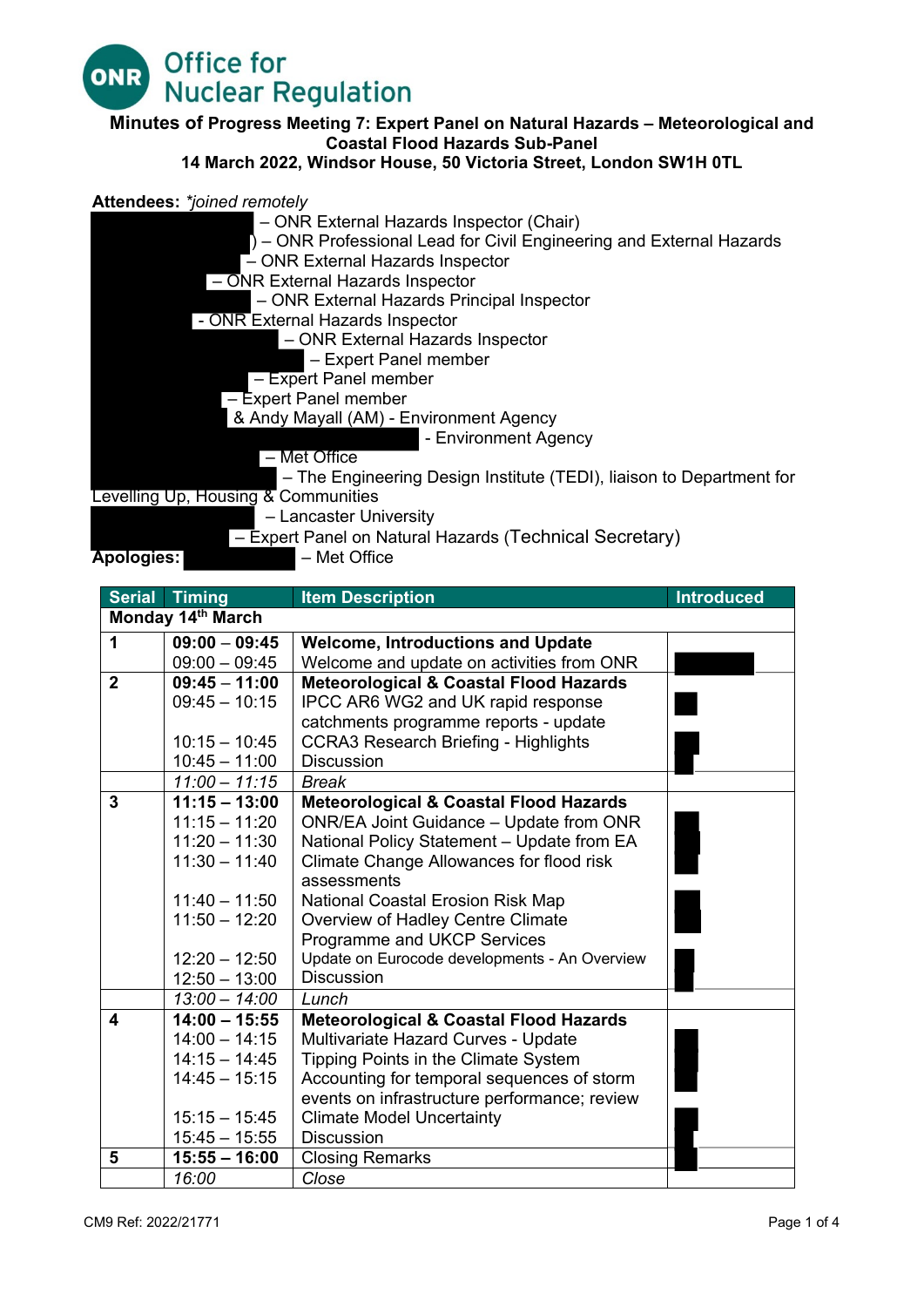# **1 ONR Update**

ONR opened the meeting and provided an update on regulatory matters relevant to the Meteorological and Coastal Flood Hazards Sub-Panel. The actions from the previous meetings were discussed, and all closed. ONR provided a link to research project ONR-RRR-055 on [Extreme weather events in the UK.](https://www.onr.org.uk/documents/2021/onr-rrr-055.pdf)

ONR published the Expert Panel papers for [NS-TAST-GD-013](https://www.onr.org.uk/operational/tech_asst_guides/ns-tast-gd-013.htm) Annexes 2 and 3 for external comment in September 2021. A total of 23 comments were received from five stakeholders. The comments have been sentenced and updated Expert Panel papers formally published as part of the External Hazards Technical Assessment Guide. The remaining NS-TAST-GD-013 documents will be updated by October 2023, or sooner.

ONR's Research Briefings provide transparency of the research that ONR considers in development of [NS-TAST-GD-013.](https://www.onr.org.uk/operational/tech_asst_guides/ns-tast-gd-013.htm) The briefings include international and national research in meteorological and flooding hazards, and climate change. The [first briefing](https://www.onr.org.uk/external-panels/natural-hazards-research-briefing.pdf) was published in October 2021. A second research briefing is being developed, focussing on chapter 1 of the ["Independent Assessment of UK Climate Risk \(CCRA3\)"](https://www.ukclimaterisk.org/) [report.](https://www.ukclimaterisk.org/)

The Environment Agency shared the recently published [high level annual summary](https://assets.publishing.service.gov.uk/government/uploads/system/uploads/attachment_data/file/1054802/Chief_Scientist_s_annual_review_2021.pdf)  from its [Chief Scientist's Group.](https://assets.publishing.service.gov.uk/government/uploads/system/uploads/attachment_data/file/1054802/Chief_Scientist_s_annual_review_2021.pdf) The Environment Agency has been working with the British Standards Institute (BSI) in relation to [ISO14090,](https://www.iso.org/obp/ui#iso:std:iso:14090:ed-1:v1:en) relating to organisational preparation for climate change.

The current Expert Panel contracts end 31st March 2022. New contracts will be competitively tendered during spring and early summer. The Expert Panel is expected to reconvene in summer 2022.

## **2 IPCC 6th Assessment Report WGII and ONR Research Briefing**

The Expert Panel presented on the recently published [Working Group II contribution to](https://www.ipcc.ch/report/sixth-assessment-report-working-group-ii/)  [the IPCC Sixth Assessment Report.](https://www.ipcc.ch/report/sixth-assessment-report-working-group-ii/) This report assesses the impacts of climate change, reviews vulnerabilities, and the capacities and limits of the natural world and human societies to adapt. The report highlights that adaptation can generate multiple benefits; however, there is increasing evidence of maladaptation across many sectors and regions. Adaptation is given more significance and urgence than in IPCC [Assessment Report 5 \(AR5\).](https://www.ipcc.ch/assessment-report/ar5/) The report also highlights adaptive pathways as a useful tool for identifying and managing uncertainties.

The Environment Agency highlighted that the UK Government will publish a report on the UK resilience strategy. This report evaluates all risks, including climate change. The [storyline approach](https://link.springer.com/article/10.1007/s10584-018-2317-9) for climate change was discussed. Future updates of the Expert Panel papers will include this approach.

The Expert Panel presented work on rapid response catchments. Flash flood events in Britain are described in **Archer et al.**(2019) (a database initiated as part of the UKRC funded ["SINATRA" project\)](https://www.jbatrust.org/how-we-help/publications-resources/rivers-and-coasts/uk-chronology-of-flash-floods-1/).

The Expert Panel presented on the three key topics from CCRA3 (chapter 1): high temperatures, storms/storminess, and summer precipitation. These topics will be included in the next research briefing.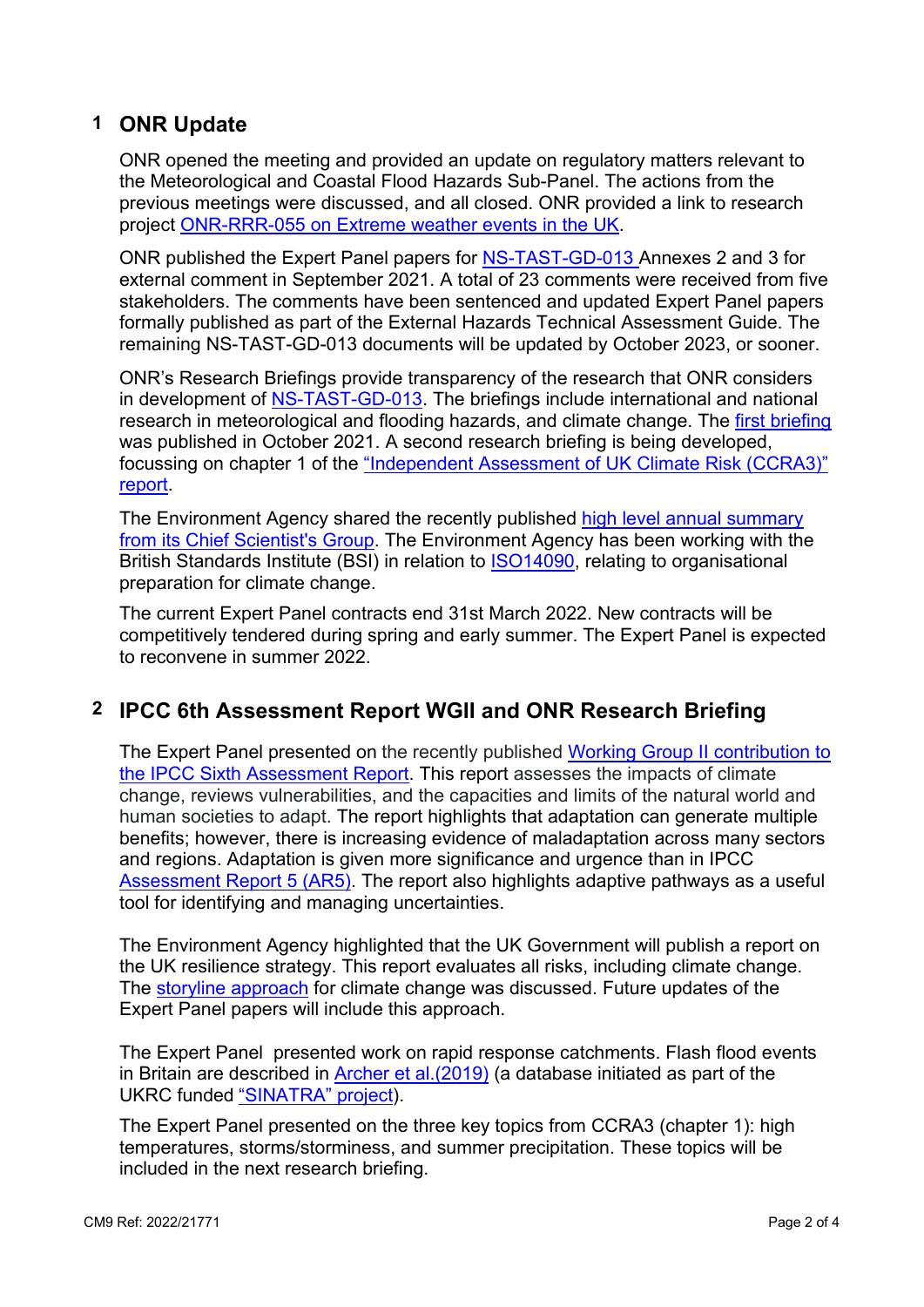# **3 Updates from Partner Agencies**

ONR and the Environment Agency are updating the joint regulatory guidance 'Principles [for Flood and Coastal Erosion Risk Management'](https://www.onr.org.uk/documents/2017/principles-for-flood-and-coastal-erosion-risk-management.pdf) to include UK Climate Projections 2018 (UKCP18). The ['Use of UKCP18 Position Statement'](https://www.onr.org.uk/documents/2020/ukcp18-position-statement-rev-1.pdf) is also being updated with the environment agencies (Environment Agency, Natural Resources Wales and the Scottish Environment Protection Agency). UKCP18 is considered relevant good practice (RGP) for determining climate change allowances for relevant natural hazards..

The Environment Agency provided an update on the National Policy Statements (NPS) for Energy. EN-1 was consulted on in autumn 2021 and is now with the Department for Business, Energy and Industrial Strategy (BEIS). Review of [EN-6](https://www.gov.uk/government/consultations/planning-for-new-energy-infrastructure-review-of-energy-national-policy-statements)  [\(nuclear\) NPS](https://www.gov.uk/government/consultations/planning-for-new-energy-infrastructure-review-of-energy-national-policy-statements) concluded that it remains relevant for current projects. A new NPS for nuclear is expected post 2025. The [NPS for Geological disposal Infrastructure](https://assets.publishing.service.gov.uk/government/uploads/system/uploads/attachment_data/file/814491/national-policy-statement-geological-disposal-infrastructure.pdf) was published in 2019.

The Environment Agency provided an update on climate change allowances in both flood risk assessments, and flood and coastal risk projects, schemes and strategies. An update to [peak river flows](https://www.gov.uk/government/publications/peak-river-flow-climate-change-allowances-by-management-catchment) was published in July 2021, based on UKCP18 climate projections and research by the UK Centre for Ecology & Hydrology (UKCEH). An update to [peak rainfall](https://www.gov.uk/government/publications/peak-rainfall-climate-change-allowances-by-management-catchment) is due to be published in May 2022 using the [Local UKCP](https://www.metoffice.gov.uk/binaries/content/assets/metofficegovuk/pdf/research/ukcp/ukcp18-factsheet-local-2.2km.pdf)  [2.2km projections,](https://www.metoffice.gov.uk/binaries/content/assets/metofficegovuk/pdf/research/ukcp/ukcp18-factsheet-local-2.2km.pdf) together with an ensemble of climate change rainfall estimates from the research project [FUTURE DRAINAGE.](https://www.ukclimateresilience.org/projects/future-drainage-ensemble-climate-change-rainfall-estimates-for-sustainable-drainage/) The Expert Panel challenged that palaeoclimate data was not used in the models. **The Environment Agency and Expert Panel will engage in relation to reconciling the use of palaeoclimate data in models (1/7).**

The Environment Agency introduced the National Coastal Erosion Risk Mapping 2 (NCERM2) project, which follows [NCERM.](https://data.gov.uk/dataset/7564fcf7-2dd2-4878-bfb9-11c5cf971cf9/national-coastal-erosion-risk-mapping-ncerm-national-2018-2021) The NCERM2 project aims to:

- provide reliable and accessible information;
- improve governance and maintenance:
- actively involve partners in development; and
- increase understanding of coastal erosion risk.

Phase 1 of the project is nearing completion. Phase 2 will start in summer 2022. NCERM2 data is to be published by December 2023. **The Environment Agency will provide an update on NCERM2 at a future meeting (2/7).**

UK Met Office presented the **Hadley Centre Climate Programme (HCCP)**. This programme delivers research on climate risks. It informs the UK Government and global policy makers to prepare for, and adapt to climate change. ONR and the Environment Agency are HCCP User Group members. The UK Met Office's Climate Hub provides the latest outputs, news and updates from HCCP. The Environment Agency requested the UK Met Office deliver a similar presentation to their programme (on behalf of the Nuclear Industry Liaison Group) to enhance collaboration and share learning.

TEDI provided an overview of Eurocode updates. The second generation of Eurocodes is committed to establishing a consistent framework. Climate change will be accounted for via national values for environmental actions. **ONR requested a meeting to discuss hazard maps, in particular, for wind hazards (3/7).**